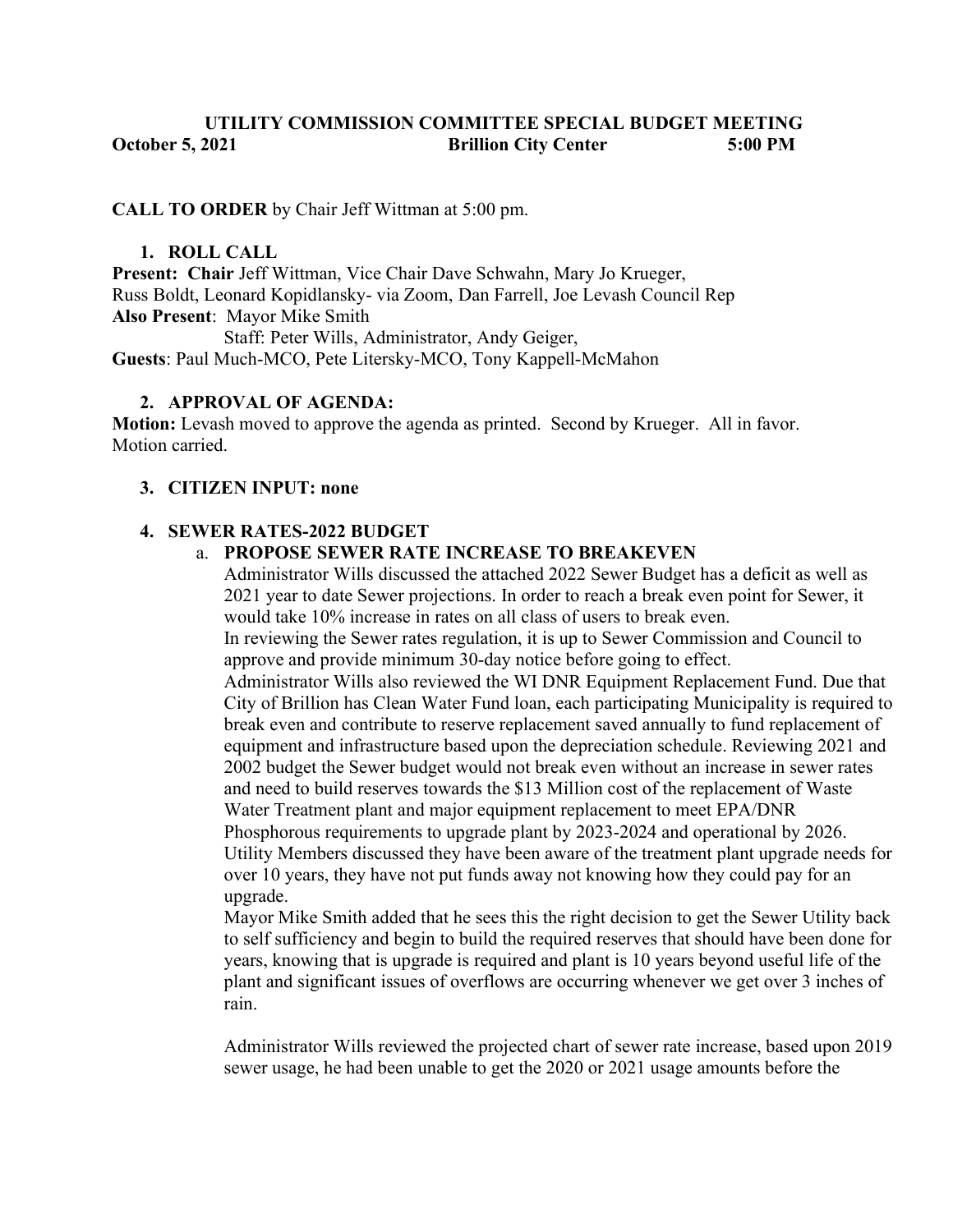meeting. Pete Litersky & DPW Director Geiger will collect and bring back to the next meeting.

- b. MOTION: Farrell moved to increase Sewer Rate 15% effective December 1, 2021 second by Levash. Motion Approved.
- c. Eliminate  $3<sup>rd</sup>$  Ouarter Sewer Adjustment. Reviewed that 2020 the  $3<sup>rd</sup>$  Ouarter sewer adjustment in September 2020 was \$187k from MCO billing.
- d. MOTION: Levash moved to remove the  $3<sup>rd</sup>$  quarter adjustment second by Schwahn.

Discussion Utility members and MCO reviewed that appears that the  $3<sup>rd</sup>$  quarter adjustment should have only applies to residential customers, appears that Commercial, industrial and Multifamily also received the credit back and appears must higher than just the adjustment. DPW Director Geiger and Pete Litersky will review and bring back analysis to commission nest meeting. They will also bring back what the  $2021$  3<sup>rd</sup> quarter adjustment.

## Motion Approved.

# 5. WATER RATES FULL RATE INCREASE AS PART OF 2022 BUDGET

Administrator Wills the 2022 Utility budget and 2021 year to date budget that Water is projecting to lose \$128k in 2022, it is expected to lose similar amount in 2021. The DNR has cited the negative cash balance in Water taking funds from sewer by Auditors to not finish negative annually since 2009.

At last year's budget approval time and at 2020 Audit and after the need to request a Water Rate increase was discussed. Earlier in 2021 CLA did a simplified rate increase request with the PSC for City of Brillion, that was declined due to rate of return for utility. CLA explained the structure of the Utility Debt is not counted in the simplified rate increase, that should be counted in a full rate increase request.

Administrator Wills has received a quote from CLA Amber Drewieske to do a full rate increase for the City of Brillion to PSC for \$7500. Mayor Mike Smith agreed that we don't want to increase cost on residents, but need to have functioning Water Utility not taking general funds to fund losses in a separate Water Enterprise.

# Motion: Levash made motion to approve \$7500 for CLA Water Rate Increase in 2022 Budget, Second by Schwan. Motion Carried

# 6. 2022 Water & Sewer Budget

# A. 2022 Water Utility Budget

Administrator Wills reviewed the 2022 Water Utility Budget. If no rate increase happens it is listed at losing \$79,135. Following reduction by the Water Department. This does not include additional Replacement Contribution that is needed to catch up. Paul Much explained MCO is requesting 4.2% increase for 2022 to cover health care cost increases, insurance and cost of living, within the signed 5 year contract they can increase costs up to 8% each year, they know the situation the city is in they only seek 4.2% which is less than the 5% current cost of living.